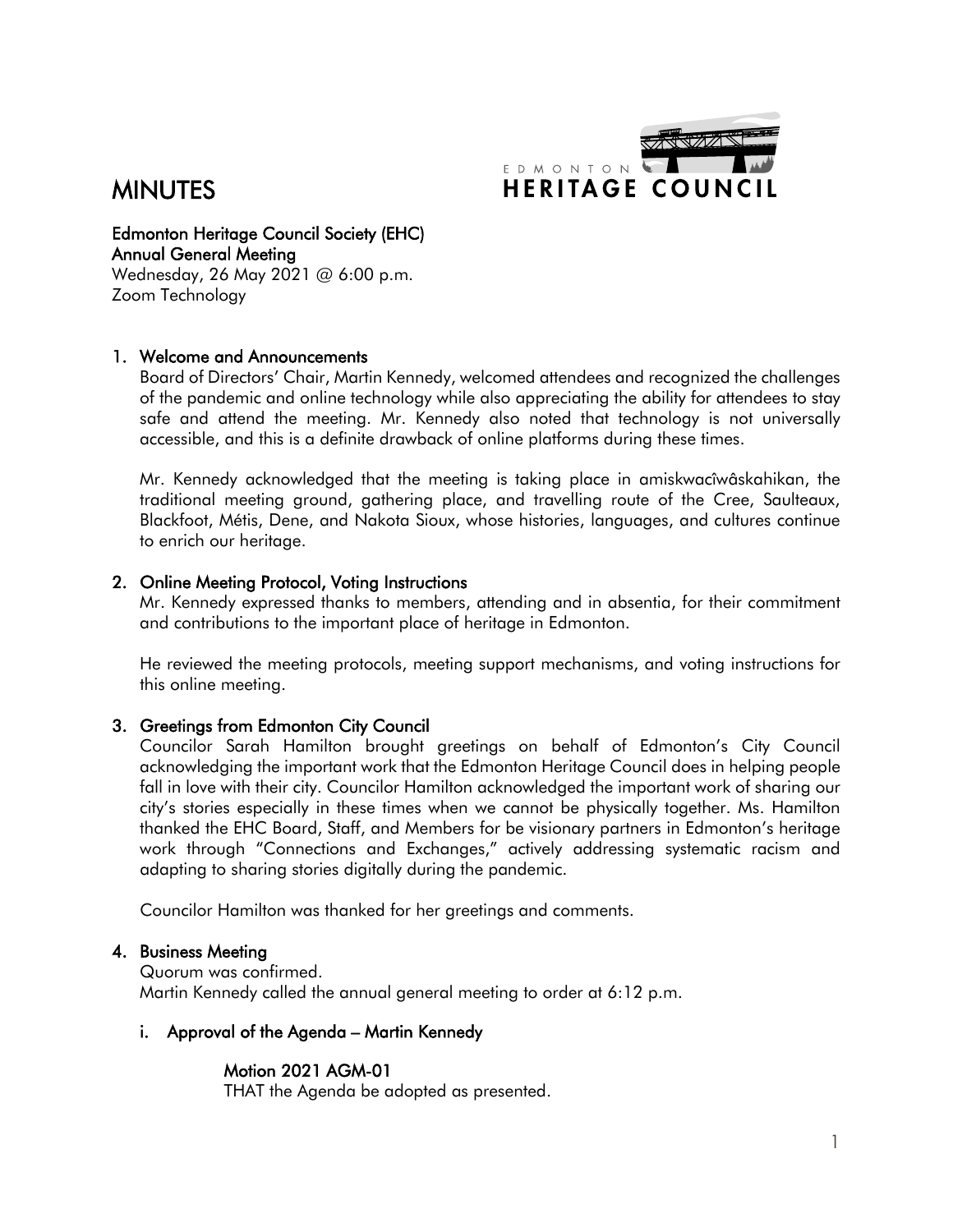Moved: Cathy Roy Seconded: Emma Banfield Motion carried.

### ii. Approval of the Minutes of the AGM held on 23 September 2020 – Martin Kennedy

## Motion 2021 AGM-02

THAT the minutes of the Annual General Meeting of Edmonton Heritage Council Society held on 23 September 2020 be accepted as an accurate record of the business conducted at the meeting.

Moved: Cathy Roy Seconded: Henry Maisonneuve Motion carried.

## iii. Chair's Report – Martin Kennedy

The Chair's report is included in the 2020 Annual Report and focusses on three themes: 1) EHC's impact as an organization 2) EHC's partnership with the city and 3) efforts in addressing the challenges of the pandemic and systematic racism in EHC's work.

A call was made for questions from the floor to be asked through the chat feature or at any time in the future.

### iv. Executive Director's Report – David Ridley

David Ridley, Executive Director provided a verbal report, summarizing his written report in the 2020 Annual Report. The PowerPoint slides used to support the verbal report are attached to these minutes.

A call was made for questions from the floor to be asked through the chat feature or at any time in the future.

v. Presentation of the Audited Financial Statements for the Year Ending 31 December 2020 – Jean-Louis Zokpe

Mr. Zokpe informed the membership that Accountability & Audit Committee of the Board of Directors works with an external auditor to review EHC's financial statements. Metrix Group LLP has been the auditor for EHC for the past four years.

The verbal report was supported by PowerPoint slides which are attached to these minutes.

### Motion 2021 AGM-03

THAT the Audited Financial Statements for the year ending 31 December 2020, as prepared by Metrix Group LLP be accepted as presented.

Moved: Jean-Louis Zokpe Seconded: Emma Banfield Motion carried.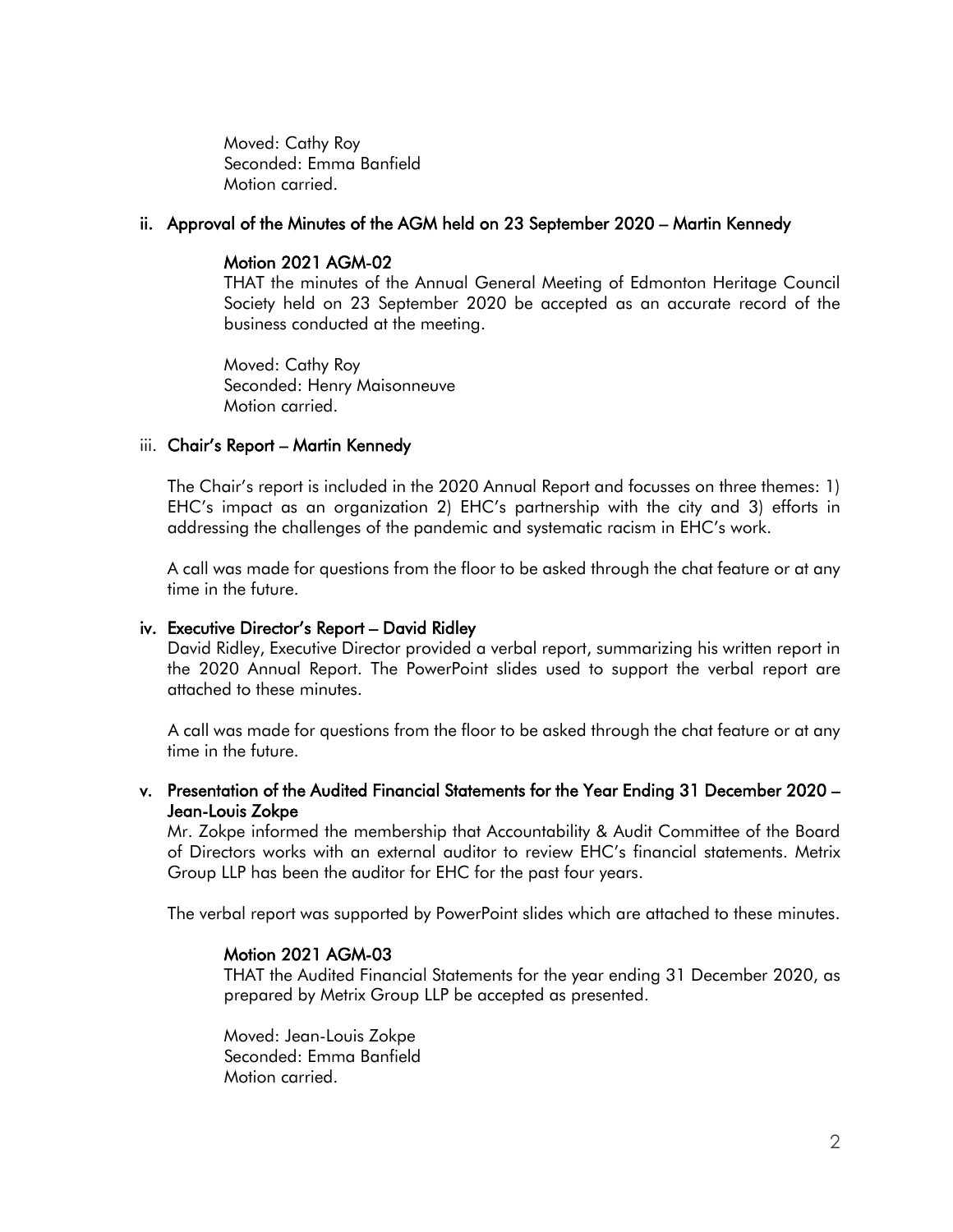#### vi. Appointment of Auditors for the 2021 Fiscal Year – Martin Kennedy

It was noted that EHC adopted a policy in 2017 that the Board of Directors will issue a Request for Proposal at least every five years for external audit services. Metrix Group LLP has provided audit services from 2017 to 2020 inclusive. The motion to recommend the same firm for the 2020 fiscal year is moved by the Chair of the Accountability & Audit Committee.

### Motion 2021 AGM-04

THAT Metrix Group LLP be appointed as auditor for Edmonton Heritage Council Society for the fiscal year ending 31 December 2021.

Moved: Emma Banfield Seconded: Jeanne Lehman Motion carried.

#### vii. Introduction of Nominees and Election of Directors – Wendy Birch

EHC's bylaws currently permit twenty (20) directors. Directors can serve a maximum of two consecutive 3-year terms. The proposed slate, if elected, will bring the total to fifteen (14) directors.

Wendy Birch announced that the EHC Board would not be recruiting this year with only one director leaving the board this year. Ms. Birch noted that Board recruitment is anticipated to begin again in late 2021.

This year there is one nomination for the election of Henry Maisonneuve for a second 3 year term on the EHC board.

#### Motion 2021 AGM-05

THAT Henry Maisonneuve be re-elected for a second three-year term to the EHC Board of Directors of the Edmonton Heritage Council Society.

Moved: Wendy Birch Seconded: Satya Das Motion carried.

Congratulations were offered to Henry Maisonneuve on his re-election.

The new Board of Directors were introduced by being spotlighted on screen. The directors for the 2021-2022 service year are as follows:

- Martin Kennedy
- Robert Hobson
- Jean-Louis Zokpe
- Cathy Roy
- Wendy Birch
- Paul Bujold
- Jessica Burylo
- Greg Cardinal
- Andrea Diamond
- Tim Gilchrist